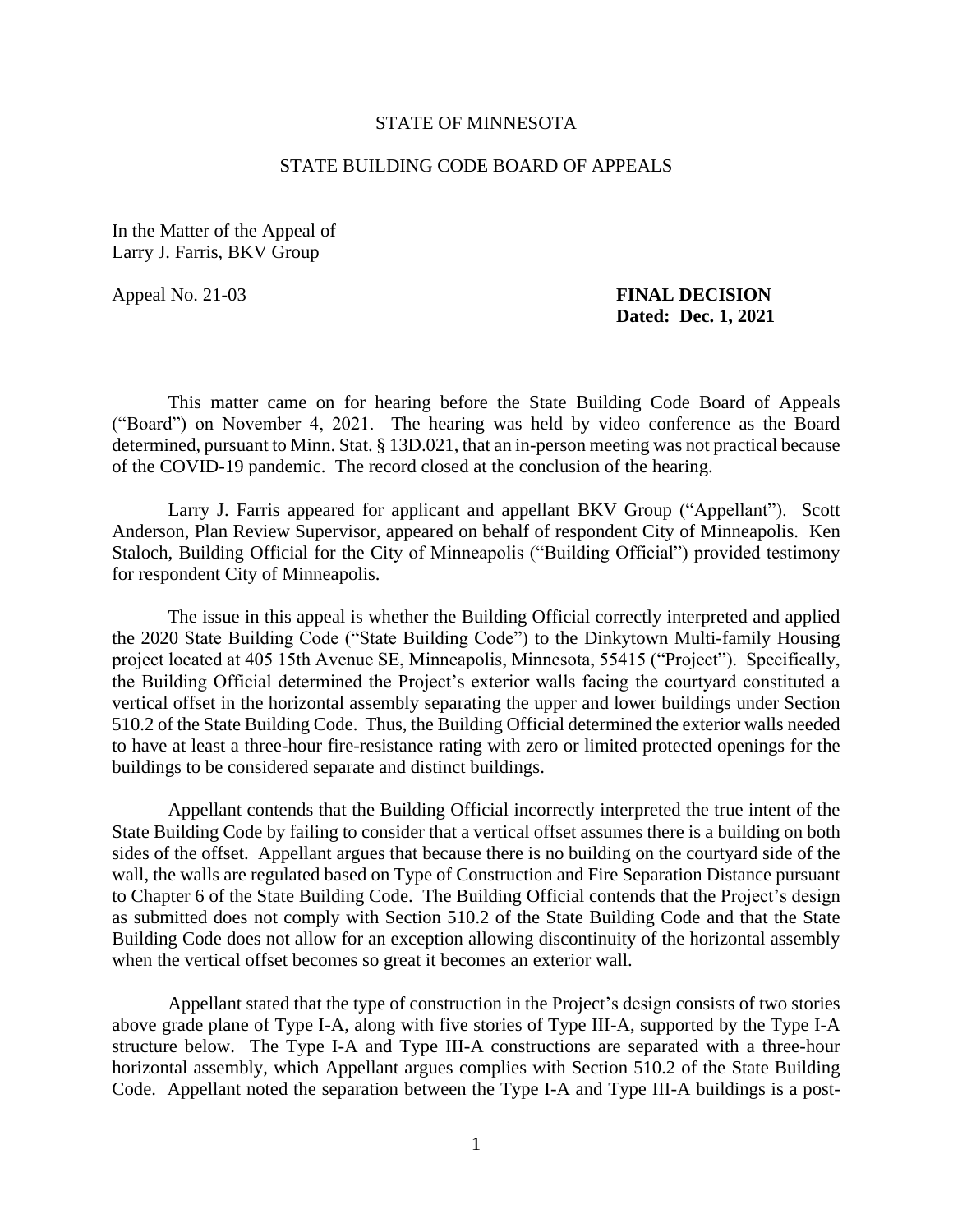tension concrete slab with concrete columns. Appellant stated that the State Building Code requires that the building above is separated from the building below by a horizontal assembly, but Appellant argued the State Building Code does not contain language requiring that the horizontal assembly continue beyond the exterior wall of the building.

 Building Code to address buildings that are built on sloping sites; however, Appellant does not believe it was intended that exterior walls be treated as vertical offsets. Appellant provided an e- the International Code Council ("ICC"). Appellant noted the ICC official's opinion that because the walls in question are facing a courtyard and amenity space, they can be treated similar to Appellant stated that the vertical offset provision was inserted into the 2015 International mail communication from Michael Giachetti, Technical Manager of the engineering division of exterior walls which would need to be rated due to the type of construction and fire separation distance.

 Minneapolis noted that the definition of horizontal assembly in Section 202 of the State Building  Code includes a floor *or roof* assembly and therefore must continue for the entire length of the on the height of a vertical offset and that there is no exception in the State Building Code to the three-hour rating for the vertical offset. The Building Official stated that the City of Minneapolis The City of Minneapolis stated it has consistently interpreted the State Building Code to require the lower building to be separated from the space above and that the Project's design as presented does not separate the Type I-A building below from the space above. The City of structure below. The City of Minneapolis stated the State Building Code does not provide a limit has strictly interpreted Section 510.2 to require a three-hour rating because it is a Special Provision under the State Building Code.

 The Board discussed that, according to the 2015 Public Comment Agenda, the reason for adding a vertical offset requirement to Section 510.2 was to accommodate elevation changes and not to address the condition presented in the Project's design. The Board noted that the Project's the Type III-A building above. The Project's design, as presented, shows the horizontal assembly continues throughout the Type I-A construction and terminates at the exterior walls, both on the design shows that the lower building is Type I-A construction and is completely separated from street and courtyard sides of the building.

 record including all documents, testimony, and arguments submitted to the Board, the Board Pursuant to the Board's authority under Minn. R. 1300.0230, and based upon the entire moved that the Appellant's interpretation of the State Building Code was correct and that the Building Official incorrectly applied the vertical offset provision of Section 510.2, Item 1, of the State Building Code to the Project plan submitted by Appellant. The roll call vote was unanimous, and the motion carried.